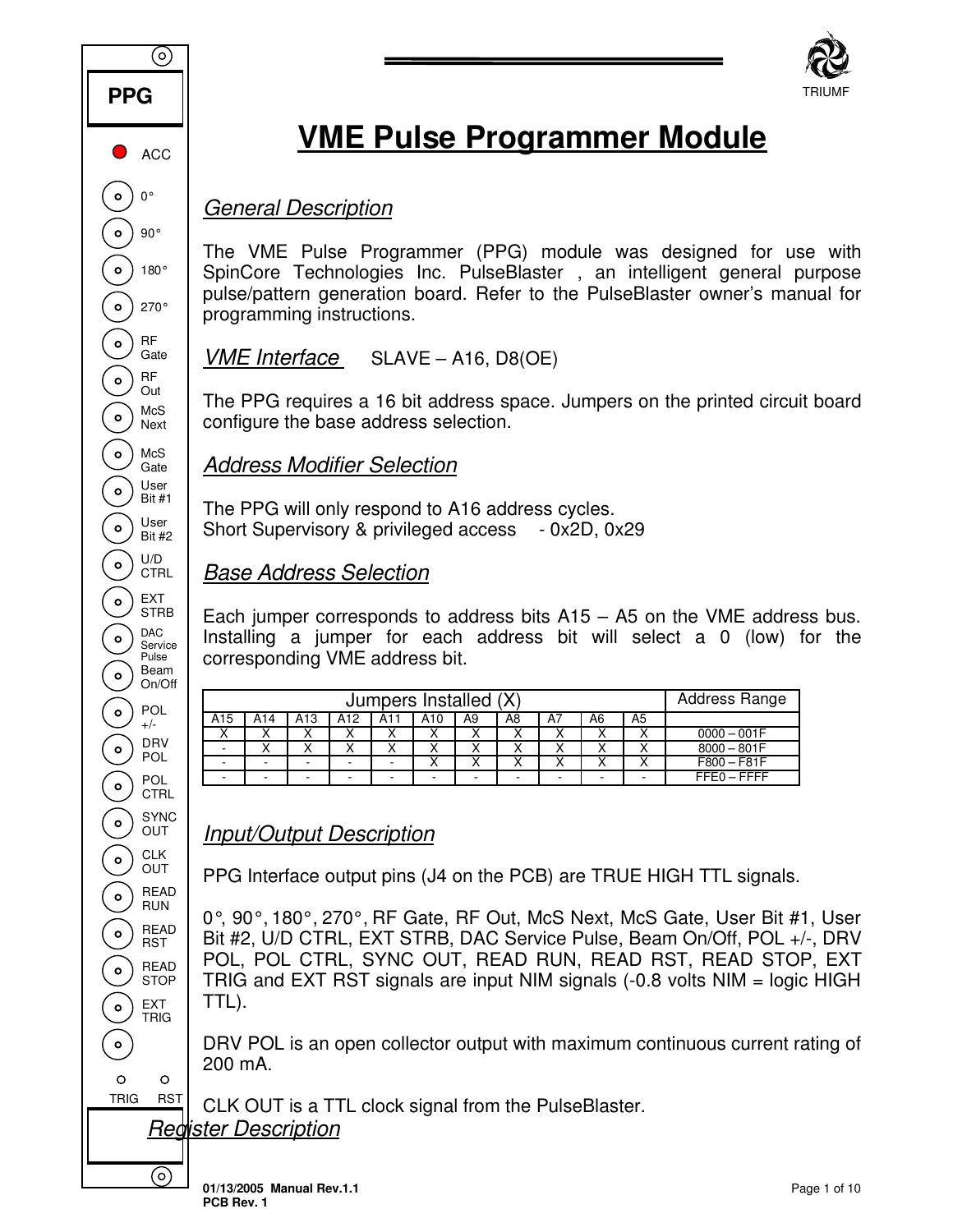

The first 8 registers are used to control/program the PulseBlaster. Writing to register FFF0 is equivalent to writing to ISA port XXX+0 where XXX is the base address. Refer to the PulseBlaster owner's manual for more information.

Note: a read of any PulseBlaster control/program register will return a result of zero.

# *PulseBlaster Control Registers*

# **Command 0 – Device Reset: XXX0 (Default: 00H)**

This register will respond to a byte accesses only.

| <b>ADR</b>   |     | <b>MVVVN</b><br>(Bits 7-0)<br><b>ወለላለ</b> |     |     |     |     |     |     |  |  |  |
|--------------|-----|-------------------------------------------|-----|-----|-----|-----|-----|-----|--|--|--|
| <b>BIT</b>   |     |                                           | ັ   |     |     |     |     |     |  |  |  |
| <b>OPER</b>  | R/W | R/W                                       | R/W | R/W | R/W | R/W | R/W | R/W |  |  |  |
| <b>RESET</b> |     |                                           |     |     |     |     |     |     |  |  |  |

# **Command 1 – Start Trigger: XXX1 (Default: 00H)**

This register will respond to a byte accesses only.

| <b>ADR</b>   |     | <b>CVVV1</b><br>(Bits<br>$7-0)$<br><b>JA∧∧</b> |     |     |     |     |     |     |  |  |  |
|--------------|-----|------------------------------------------------|-----|-----|-----|-----|-----|-----|--|--|--|
| <b>BIT</b>   |     |                                                |     |     |     |     |     |     |  |  |  |
| <b>OPER</b>  | R/W | R/W                                            | R/W | R/W | R/W | R/W | R/W | R/W |  |  |  |
| <b>RESET</b> |     |                                                |     |     |     |     |     |     |  |  |  |

#### **Command 2 – Load Number of Bytes per Word: XXX2 (Default: 00H)**

| ADR          |     | <b>AVVVO</b><br>(Bits 7-0)<br><b>JA∧∧∠</b> |     |     |     |     |     |     |  |  |  |
|--------------|-----|--------------------------------------------|-----|-----|-----|-----|-----|-----|--|--|--|
| <b>BIT</b>   |     |                                            |     | 4   |     |     |     |     |  |  |  |
| OPER         | R/W | R/W                                        | R/W | R/W | R/W | R/W | R/W | R/W |  |  |  |
| <b>RESET</b> |     |                                            |     |     |     |     |     |     |  |  |  |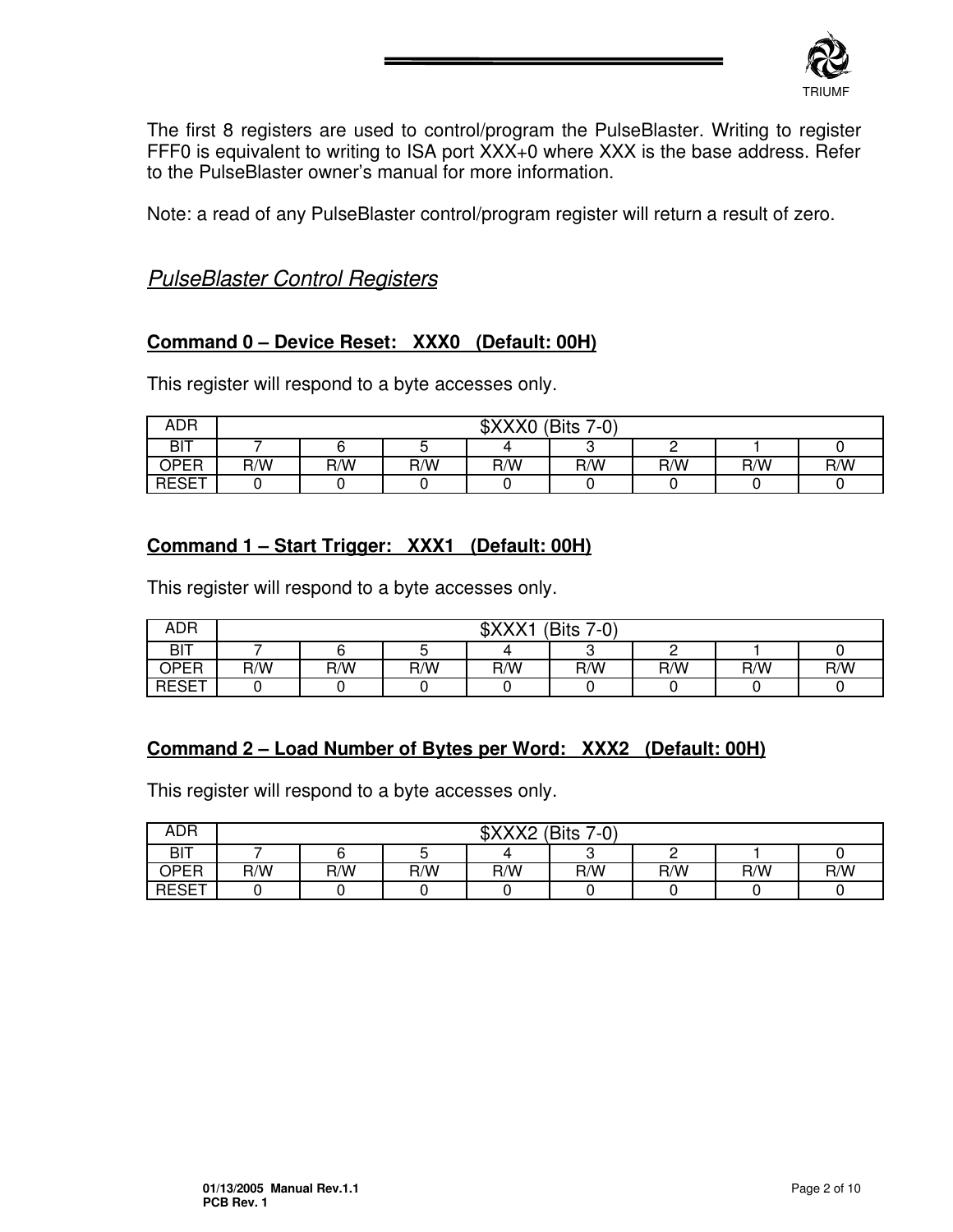

# **Command 3 – Select Memory Device: XXX3 (Default: 00H)**

| ADR          |     | <b>NVVVO</b><br>(Bits<br>$7-0)$<br>่∿∧∧ง |     |     |     |     |     |     |  |  |  |
|--------------|-----|------------------------------------------|-----|-----|-----|-----|-----|-----|--|--|--|
| <b>BIT</b>   |     |                                          |     |     |     |     |     |     |  |  |  |
| <b>OPER</b>  | R/W | R/W                                      | R/W | R/W | R/W | R/W | R/W | R/W |  |  |  |
| <b>RESET</b> |     |                                          |     |     |     |     |     |     |  |  |  |

This register will respond to a byte accesses only.

# **Command 4 – Clear Address Counter: XXX4 (Default: 00H)**

This register will respond to a byte accesses only.

| ADR         |     | \$XXX4<br>(Bits<br>$7-0)$ |     |     |     |     |     |     |  |  |  |
|-------------|-----|---------------------------|-----|-----|-----|-----|-----|-----|--|--|--|
| <b>BIT</b>  |     |                           |     |     |     |     |     |     |  |  |  |
| <b>OPER</b> | R/W | R/W                       | R/W | R/W | R/W | R/W | R/W | R/W |  |  |  |
| RESET       |     |                           |     |     |     |     |     |     |  |  |  |

#### **Command 5 – Not Used: XXX5 (Default: 00H)**

This register will respond to a byte accesses only.

| <b>ADR</b>   |     | \$XXX5<br>(Bits<br>$7-0)$ |     |     |     |     |     |     |  |  |  |
|--------------|-----|---------------------------|-----|-----|-----|-----|-----|-----|--|--|--|
| <b>BIT</b>   |     |                           |     |     |     |     |     |     |  |  |  |
| <b>OPER</b>  | R/W | R/W                       | R/W | R/W | R/W | R/W | R/W | R/W |  |  |  |
| <b>RESET</b> |     |                           |     |     |     |     |     |     |  |  |  |

# **Command 6 – Load Memory: XXX6 (Default: 00H)**

This register will respond to a byte accesses only.

| ADR        |     | \$XXX6<br>(Bits 7-0) |     |     |     |     |     |     |  |  |  |
|------------|-----|----------------------|-----|-----|-----|-----|-----|-----|--|--|--|
| <b>BIT</b> |     |                      |     |     |     |     |     |     |  |  |  |
| OPER       | R/W | R/W                  | R/W | R/W | R/W | R/W | R/W | R/W |  |  |  |
| RESET      |     |                      |     |     |     |     |     |     |  |  |  |

#### **Command 7 – Programming Finished: XXX7 (Default: 00H)**

| <b>ADR</b>   |     | <b>MAVV7</b><br>(Bits<br>$7-0)$<br>$0 \wedge 0 \wedge 1$ |     |     |     |     |     |     |  |  |  |
|--------------|-----|----------------------------------------------------------|-----|-----|-----|-----|-----|-----|--|--|--|
| <b>BIT</b>   |     |                                                          |     |     |     |     |     |     |  |  |  |
| OPER         | R/W | R/W                                                      | R/W | R/W | R/W | R/W | R/W | R/W |  |  |  |
| <b>RESET</b> |     |                                                          |     |     |     |     |     |     |  |  |  |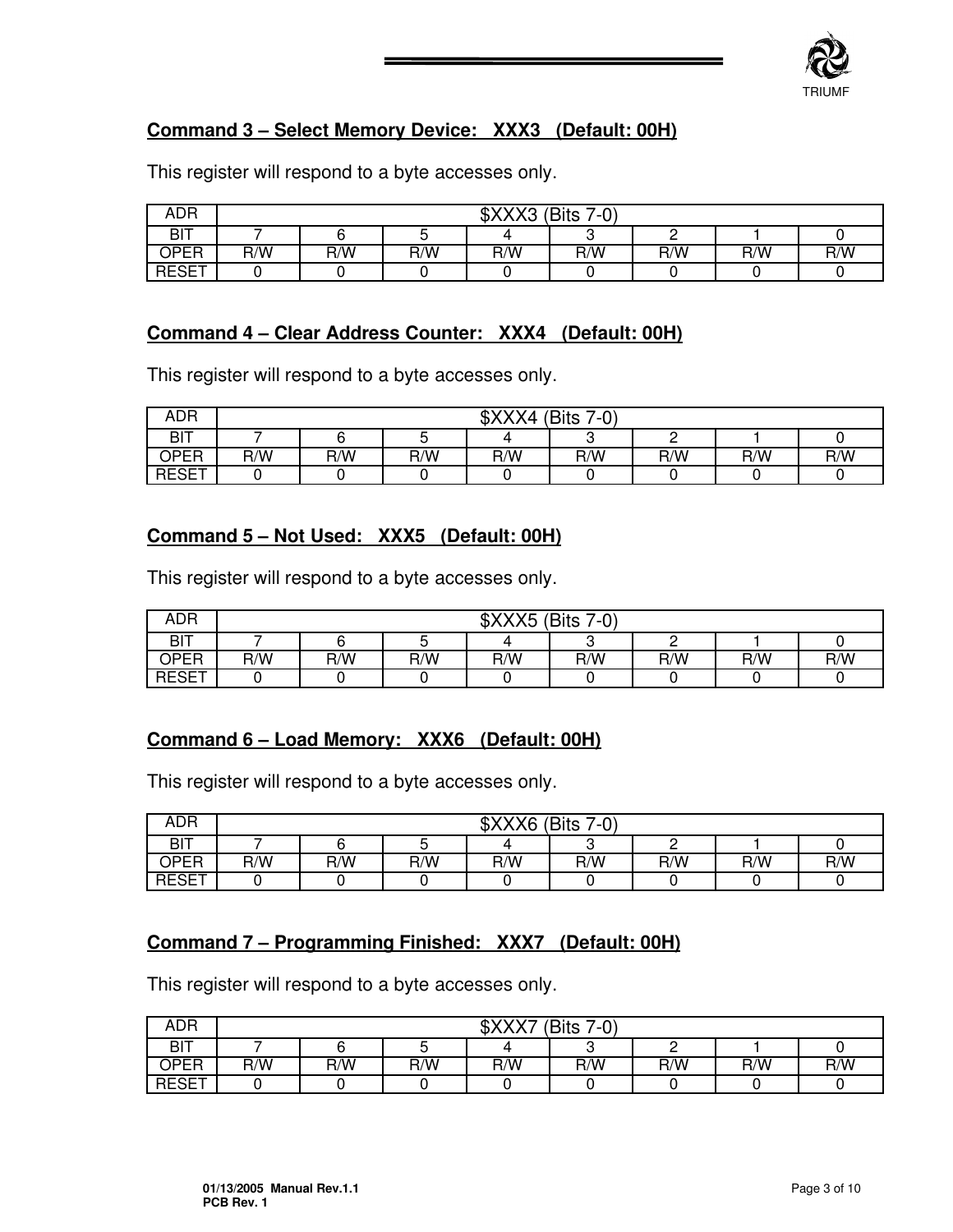

# *VME Module Control Registers*

# **Output Polarity Mask (High byte) Register: XXX8 (Default: 00H)**

This register will respond to a byte accesses only.

| ADR          |     | \$XXX0<br>(Bits 7-0) |     |     |     |     |     |     |  |  |  |
|--------------|-----|----------------------|-----|-----|-----|-----|-----|-----|--|--|--|
| <b>BIT</b>   |     |                      |     |     |     |     |     |     |  |  |  |
| <b>OPER</b>  | R/W | R/W                  | R/W | R/W | R/W | R/W | R/W | R/W |  |  |  |
| <b>RESET</b> |     |                      |     |     |     |     |     |     |  |  |  |

#### **Output Polarity Mask (Middle byte) Register: XXX9 (Default: 00H)**

This register will respond to a byte accesses only.

| ADR          | \$XXX9 (Bits 7-0) |     |     |     |     |     |     |     |  |  |
|--------------|-------------------|-----|-----|-----|-----|-----|-----|-----|--|--|
| BIT          |                   |     |     |     |     |     |     |     |  |  |
| <b>OPER</b>  | R/W               | R/W | R/W | R/W | R/W | R/W | R/W | R/W |  |  |
| <b>RESET</b> |                   |     |     |     |     |     |     |     |  |  |

#### **Output Polarity Mask (Low byte) Register: XXXA (Default: 80H)**

This register will respond to a byte accesses only.

| ADR          |     | \$XXXA<br>(Bits 7-0) |     |     |     |     |     |     |  |  |  |
|--------------|-----|----------------------|-----|-----|-----|-----|-----|-----|--|--|--|
| BIT          |     |                      |     |     |     |     |     |     |  |  |  |
| OPER         | R/W | R/W                  | R/W | R/W | R/W | R/W | R/W | R/W |  |  |  |
| <b>RESET</b> |     |                      |     |     |     |     |     |     |  |  |  |

#### **Select Ext/Int Polarization Source Control Register: XXXB (Default: 00H)**

This register will respond to a byte accesses only.

| <b>ADR</b>      |   | \$XXXB (Bits 7-0) |  |  |  |  |  |  |  |  |  |  |
|-----------------|---|-------------------|--|--|--|--|--|--|--|--|--|--|
| <b>BIT</b>      |   |                   |  |  |  |  |  |  |  |  |  |  |
| OPER            | - | R/W<br>R/W<br>_   |  |  |  |  |  |  |  |  |  |  |
| DESET<br>≀∟∪∟ ا |   |                   |  |  |  |  |  |  |  |  |  |  |

**Bit1,Bit 0:** 00B: VME control.

01B: External control.

10B: PulseBlaster control via CH15

11B: Not Used; polarity driver set high (ie. Pulled high)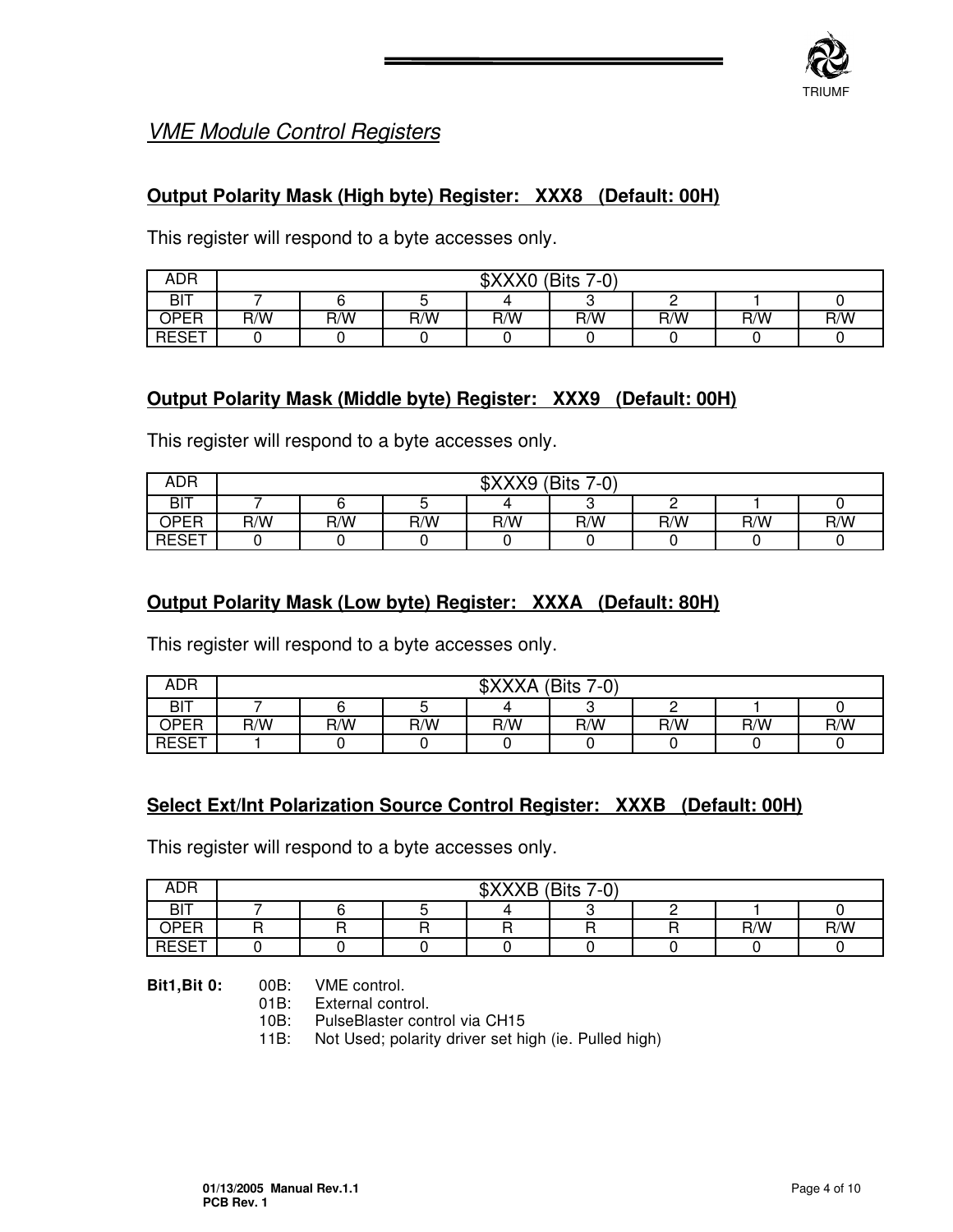

# **VME Polarization Set Register: XXXC (Default: 00H)**

This register will respond to a byte accesses only.

| <b>ADR</b>            |          | \$XXXC (Bits 7-0) |  |  |  |  |  |  |  |  |  |  |
|-----------------------|----------|-------------------|--|--|--|--|--|--|--|--|--|--|
| <b>BIT</b>            |          |                   |  |  |  |  |  |  |  |  |  |  |
| OPER                  | R/W<br>- |                   |  |  |  |  |  |  |  |  |  |  |
| <b>DECET</b><br>ו∟ט∟ו |          |                   |  |  |  |  |  |  |  |  |  |  |

**Bit 0:** Bit is clear (0): Polarity driver pulled high.

Bit is set (1): Polarity driver pulled to ground.

#### **VME Read Status Register: XXXD (Default: XXH)**

| <b>ADR</b>         | \$XXXD (Bits 7-0) |  |  |   |   |  |  |  |  |  |
|--------------------|-------------------|--|--|---|---|--|--|--|--|--|
| BIT                |                   |  |  |   |   |  |  |  |  |  |
| OPER               |                   |  |  | − | - |  |  |  |  |  |
| <b>RESET</b><br>◡∟ |                   |  |  |   |   |  |  |  |  |  |
|                    |                   |  |  |   |   |  |  |  |  |  |

| <b>Bit 0:</b> |                    | Bit is clear (0): PulseBlaster is NOT reset. |
|---------------|--------------------|----------------------------------------------|
|               | Bit is set $(1)$ : | PulseBlaster IS reset.                       |

- **Bit 1:** Bit is clear (0): PulseBlaster is NOT running. Bit is set (1): PulseBlaster IS running.
- **Bit 2:** Bit is clear (0): PulseBlaster is NOT stopped. Bit is set (1): PulseBlaster IS stopped.
- **Bit 3:** VME polarization source control bit 0.
- **Bit 4:** VME polarization source control bit 1.
- **Bit 5:** Bit is clear (0): VME polarization control off. Bit is set (1): VME polarization control active.
- **Bit 6:** Not used
- **Bit 7:** Bit is clear (0): External polarization control off. Bit is set (1): External polarization control active.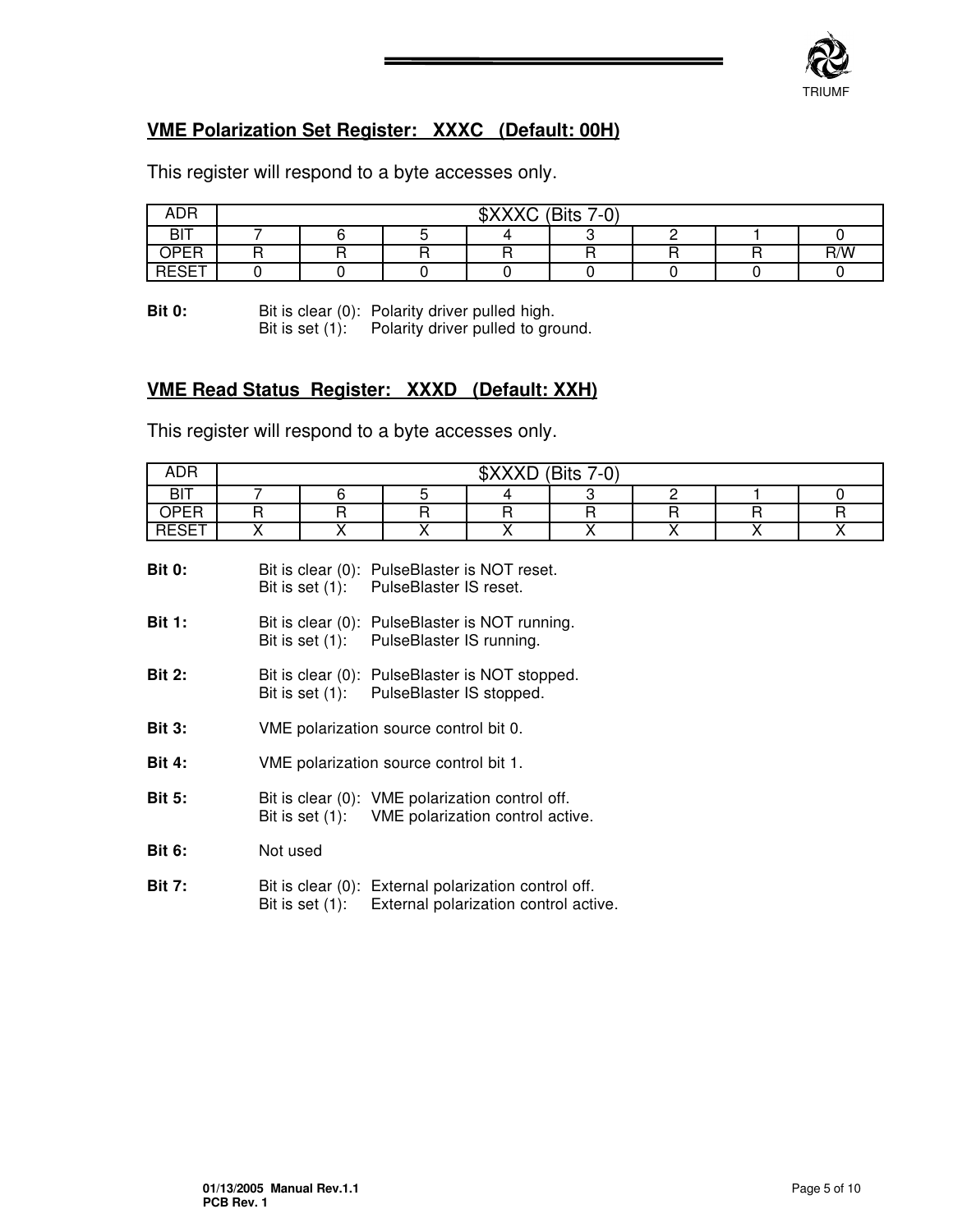

# **VME Trigger Register: XXXE (Default: 00H)**

This register will respond to a byte accesses only.

| <b>ADR</b>   |     |     | \$XXXE<br>(Bits 7-0) |     |     |     |     |     |  |  |  |  |
|--------------|-----|-----|----------------------|-----|-----|-----|-----|-----|--|--|--|--|
| BIT          |     |     |                      |     |     |     |     |     |  |  |  |  |
| OPER         | R/W | R/W | R/W                  | R/W | R/W | R/W | R/W | R/W |  |  |  |  |
| <b>RESET</b> |     |     |                      |     |     |     |     |     |  |  |  |  |

Write cycle will generate a 150ns Hi-Lo-Hi trigger pulse to the PulseBlaster.

## **VME Reset Register: XXXF (Default: 00H)**

This register will respond to a byte accesses only.

| <b>ADR</b>   |     | <b>CYYYE</b><br>(Bits 7-0)<br>ՓΛΛΛΓ |     |     |     |     |     |     |  |  |  |  |
|--------------|-----|-------------------------------------|-----|-----|-----|-----|-----|-----|--|--|--|--|
| BIT          |     |                                     |     |     |     |     |     |     |  |  |  |  |
| OPER         | R/W | R/W                                 | R/W | R/W | R/W | R/W | R/W | R/W |  |  |  |  |
| <b>RESET</b> |     |                                     |     |     |     |     |     |     |  |  |  |  |

Write cycle will generate a 150ns Hi-Lo-Hi reset pulse to the PulseBlaster.

#### **VME Reset Counters Register: XX10 (Default: 00H)**

This register will respond to a byte accesses only.

| <b>ADR</b>  |  | \$XX10 (Bits 7-0) |  |  |
|-------------|--|-------------------|--|--|
| <b>BIT</b>  |  |                   |  |  |
| <b>OPER</b> |  |                   |  |  |
|             |  |                   |  |  |

Write cycle will generate a 150ns Hi-Lo-Hi reset pulse to the counter registers.

#### **VME McS Counter (Byte 3) Register: XX11 (Default: 00H)**

| ADR           |          | MVAA<br>(Bits 31-24)<br>$\mathbf{v}$       |   |   |  |  |  |   |  |  |  |
|---------------|----------|--------------------------------------------|---|---|--|--|--|---|--|--|--|
| <b>BIT</b>    | <b>.</b> | 28<br>$\sim$<br>25<br>26<br>29<br>30<br>24 |   |   |  |  |  |   |  |  |  |
| OPER          |          |                                            | _ | - |  |  |  | ┍ |  |  |  |
| דחמחו<br>៶∟ບ∟ |          |                                            |   |   |  |  |  |   |  |  |  |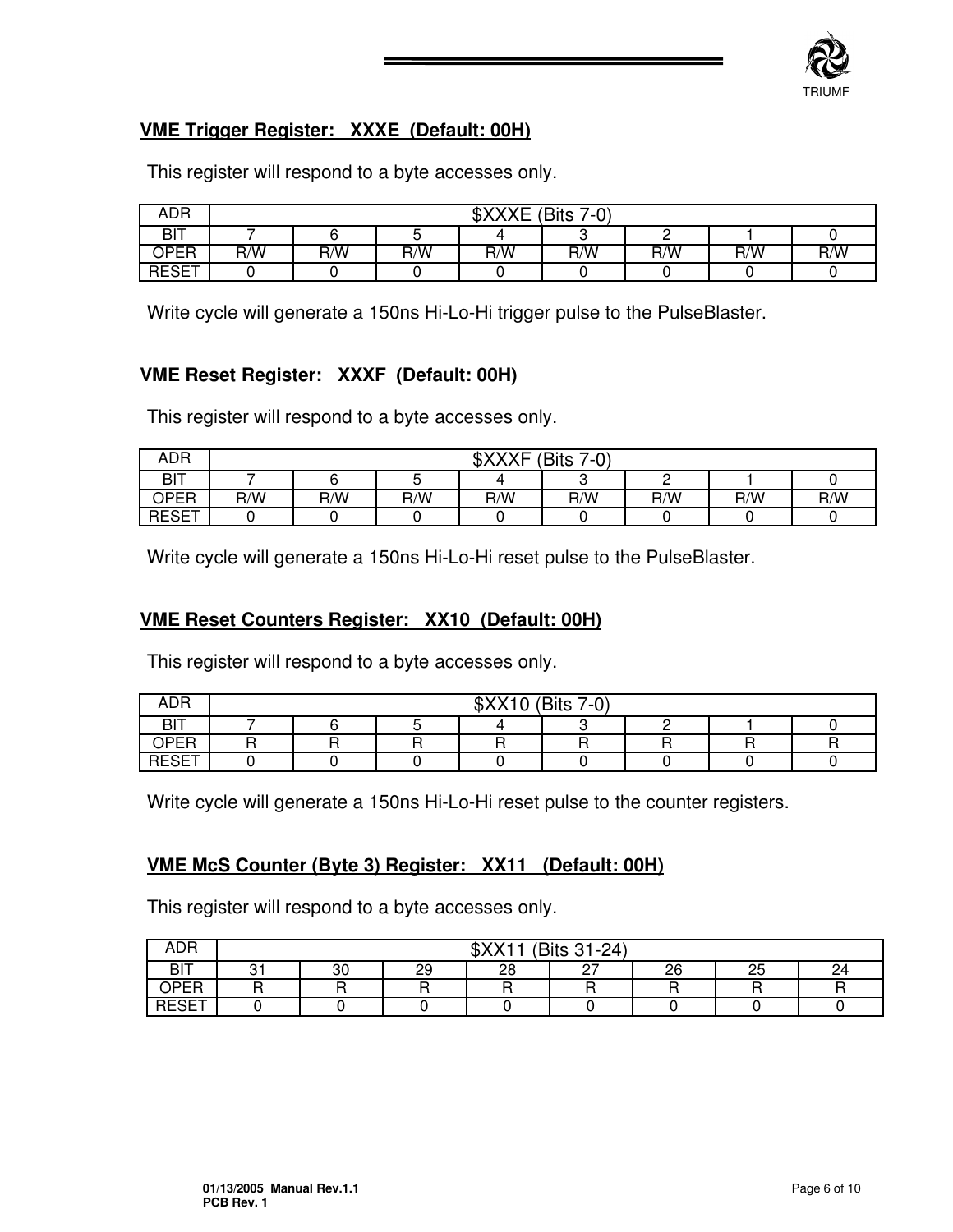

# **VME McS Counter (Byte 2) Register: XX12 (Default: 00H)**

This register will respond to a byte accesses only.

| ADR                        |          | \$XX12 (Bits 23-16)  |  |  |  |  |  |  |  |  |  |
|----------------------------|----------|----------------------|--|--|--|--|--|--|--|--|--|
| $\Gamma$<br>ווכי           | nn.<br>້ | 20<br>nn<br>16<br>-- |  |  |  |  |  |  |  |  |  |
| OPER                       |          |                      |  |  |  |  |  |  |  |  |  |
| $-0$ $ -$<br>レーペー<br>៶∟◡∟⊣ |          |                      |  |  |  |  |  |  |  |  |  |

# **VME McS Counter (Byte 1) Register: XX13 (Default: 00H)**

This register will respond to a byte accesses only.

| <b>ADR</b>    | \$XX13 (Bits 15-8) |  |  |  |  |  |  |  |  |  |
|---------------|--------------------|--|--|--|--|--|--|--|--|--|
| דום           | م 4<br>- -<br>ں ا  |  |  |  |  |  |  |  |  |  |
| OPER<br>ا است |                    |  |  |  |  |  |  |  |  |  |
| ⊇⊏९⊏⊤<br>ືື່  |                    |  |  |  |  |  |  |  |  |  |

# **VME McS Counter (Byte 0) Register: XX14 (Default: 00H)**

This register will respond to a byte accesses only.

| <b>ADR</b>    | \$XX14 (Bits 7-0) |  |  |  |  |  |  |  |  |  |  |
|---------------|-------------------|--|--|--|--|--|--|--|--|--|--|
| <b>BIT</b>    |                   |  |  |  |  |  |  |  |  |  |  |
| <b>OPER</b>   | ∽<br>-<br>г       |  |  |  |  |  |  |  |  |  |  |
| DFCFT<br>៶∟◡∟ |                   |  |  |  |  |  |  |  |  |  |  |

# **VME Cycle Counter (Byte 3) Register: XX15 (Default: 00H)**

This register will respond to a byte accesses only.

| ADR           |   | \$XX15 (Bits 31-24)                            |   |   |  |  |  |  |  |  |  |
|---------------|---|------------------------------------------------|---|---|--|--|--|--|--|--|--|
| BIT           | ົ | 28<br>29<br>25<br>26<br>30<br>24<br><u>_ ,</u> |   |   |  |  |  |  |  |  |  |
| <b>OPER</b>   |   |                                                | ∽ | - |  |  |  |  |  |  |  |
| DESET<br>≀∟ບ∟ |   |                                                |   |   |  |  |  |  |  |  |  |

#### **VME Cycle Counter (Byte 2) Register: XX16 (Default: 00H)**

This register will respond to a byte accesses only.

| <b>ADR</b> | \$XX16 (Bits 23-16) |                 |                |    |  |        |   |    |  |
|------------|---------------------|-----------------|----------------|----|--|--------|---|----|--|
| <b>BIT</b> | nn<br>ںے            | ממ<br><u>__</u> | n.<br><u>_</u> | 20 |  | റ<br>் | - | 16 |  |
| OPER       |                     |                 | רז             |    |  |        |   | □  |  |
| RESET      |                     |                 |                |    |  |        |   |    |  |

## **VME Cycle Counter (Byte 1) Register: XX17 (Default: 00H)**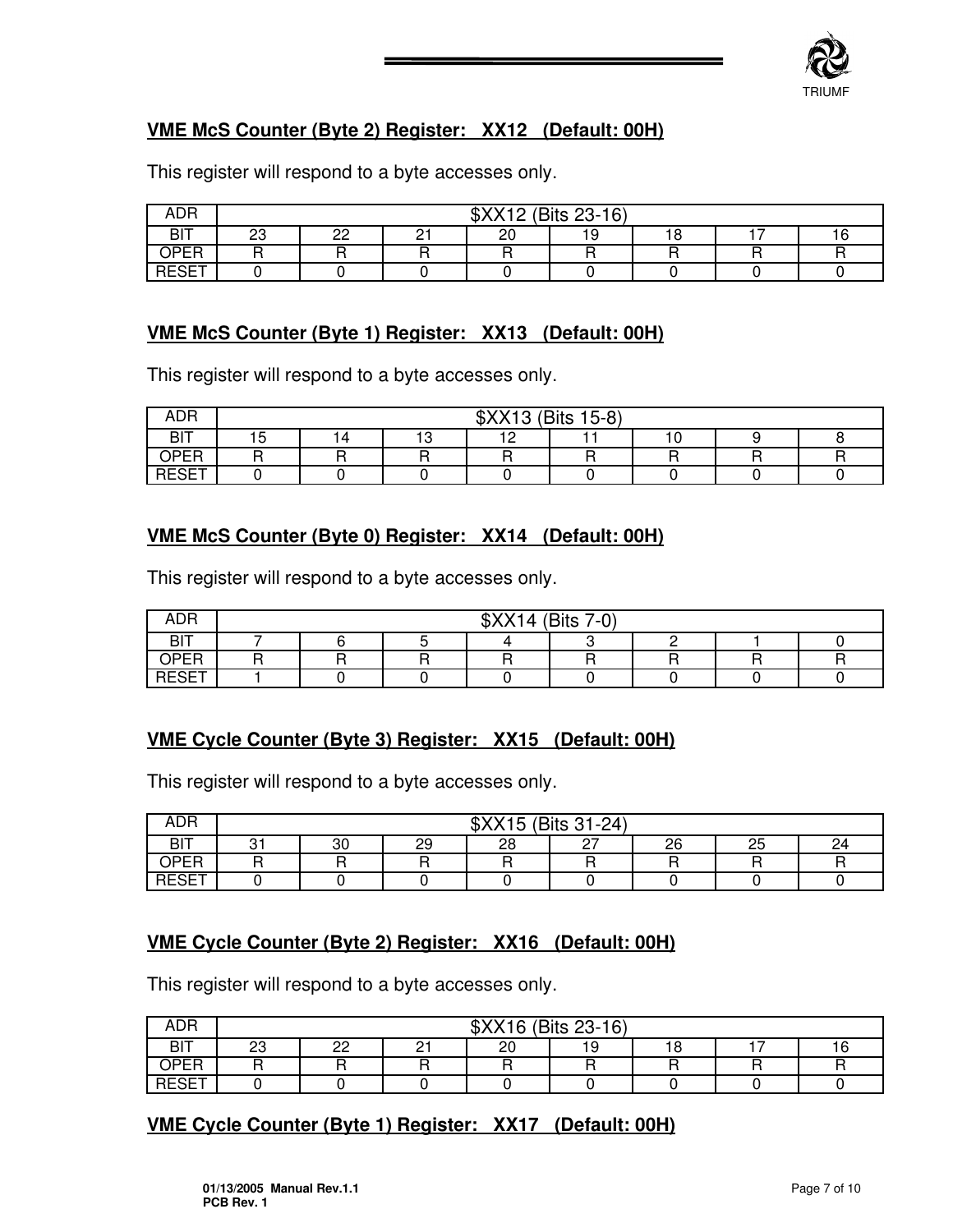

This register will respond to a byte accesses only.

| <b>ADR</b>              | ホソソィラ<br>$(Bits 15-8)$ |                                              |  |  |  |  |  |  |  |
|-------------------------|------------------------|----------------------------------------------|--|--|--|--|--|--|--|
| <b>BIT</b>              | -<br>ີ                 | $\overline{a}$<br>10<br>4<br>ت ا<br>u<br>. . |  |  |  |  |  |  |  |
| OPER                    |                        |                                              |  |  |  |  |  |  |  |
| $\cdot$ of $CT$<br>៶∟◡∟ |                        |                                              |  |  |  |  |  |  |  |

# **VME Cycle Counter (Byte 0) Register: XX18 (Default: 00H)**

This register will respond to a byte accesses only.

| <b>ADR</b>  | \$XX18 (Bits 7-0) |  |   |  |  |  |  |  |
|-------------|-------------------|--|---|--|--|--|--|--|
| <b>BIT</b>  |                   |  |   |  |  |  |  |  |
| <b>OPER</b> |                   |  | - |  |  |  |  |  |
| DECET<br>◡└ |                   |  |   |  |  |  |  |  |

# **VME Beam Control Register: XX19 (Default: 01H)**

This register will respond to a byte accesses only.

| <b>ADR</b>   | \$XX19 (Bits 7-0) |  |  |  |  |  |     |     |
|--------------|-------------------|--|--|--|--|--|-----|-----|
| <b>BIT</b>   |                   |  |  |  |  |  |     |     |
| OPER         |                   |  |  |  |  |  | R/W | R/W |
| DESET<br>∟∟∟ |                   |  |  |  |  |  |     |     |

| <b>Beam Off:</b> | Bit 0 is clear $(0)$<br>Bit 1 is clear $(0)$ |
|------------------|----------------------------------------------|
| <b>Beam ON:</b>  | Bit $0$ is set $(1)$<br>Bit 1 is clear $(0)$ |

**PPG control:** Bit 0 is clear (0) Bit 1 is set (1)

**PPG control:** Bit 0 is set (1) Bit 1 is set  $(1)$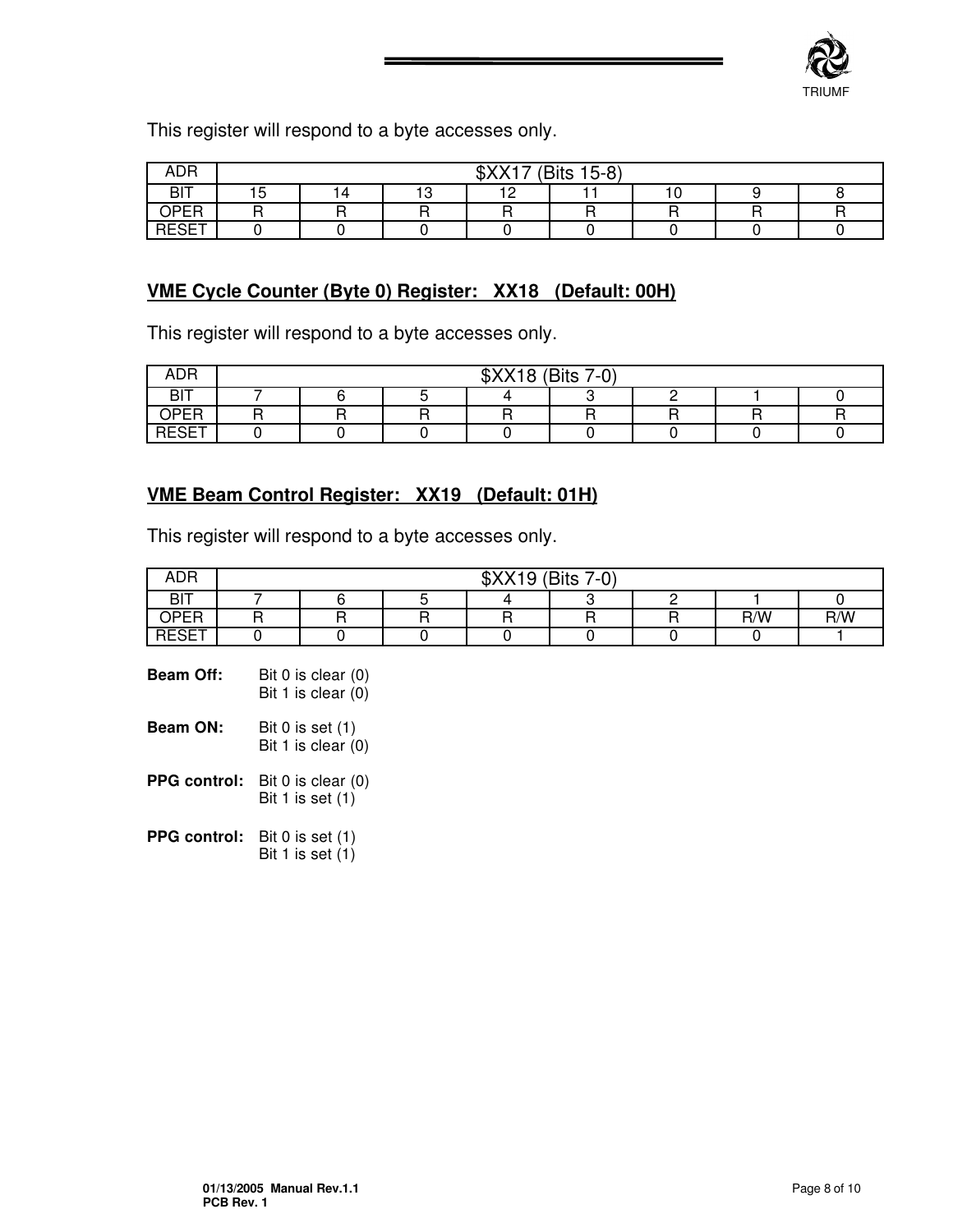

# **External Trigger Control Register: XX1A (Default: 01H)**

| <b>ADR</b>                                                                                                       | \$XX19 (Bits 7-0)                                           |  |  |   |  |  |  |     |  |
|------------------------------------------------------------------------------------------------------------------|-------------------------------------------------------------|--|--|---|--|--|--|-----|--|
| <b>BIT</b>                                                                                                       |                                                             |  |  |   |  |  |  |     |  |
| <b>OPER</b>                                                                                                      |                                                             |  |  | R |  |  |  | R/W |  |
| <b>RESET</b>                                                                                                     |                                                             |  |  |   |  |  |  |     |  |
| <b>Bit 0:</b><br>Bit is clear (0): External trigger is ENABLED.<br>Bit is set (1): External trigger is DISABLED. |                                                             |  |  |   |  |  |  |     |  |
| <b>Bit 1:</b>                                                                                                    | Bit is clear (0): External trigger level in INACTIVE state. |  |  |   |  |  |  |     |  |

Bit is set (1): External trigger level in ACTIVE state.